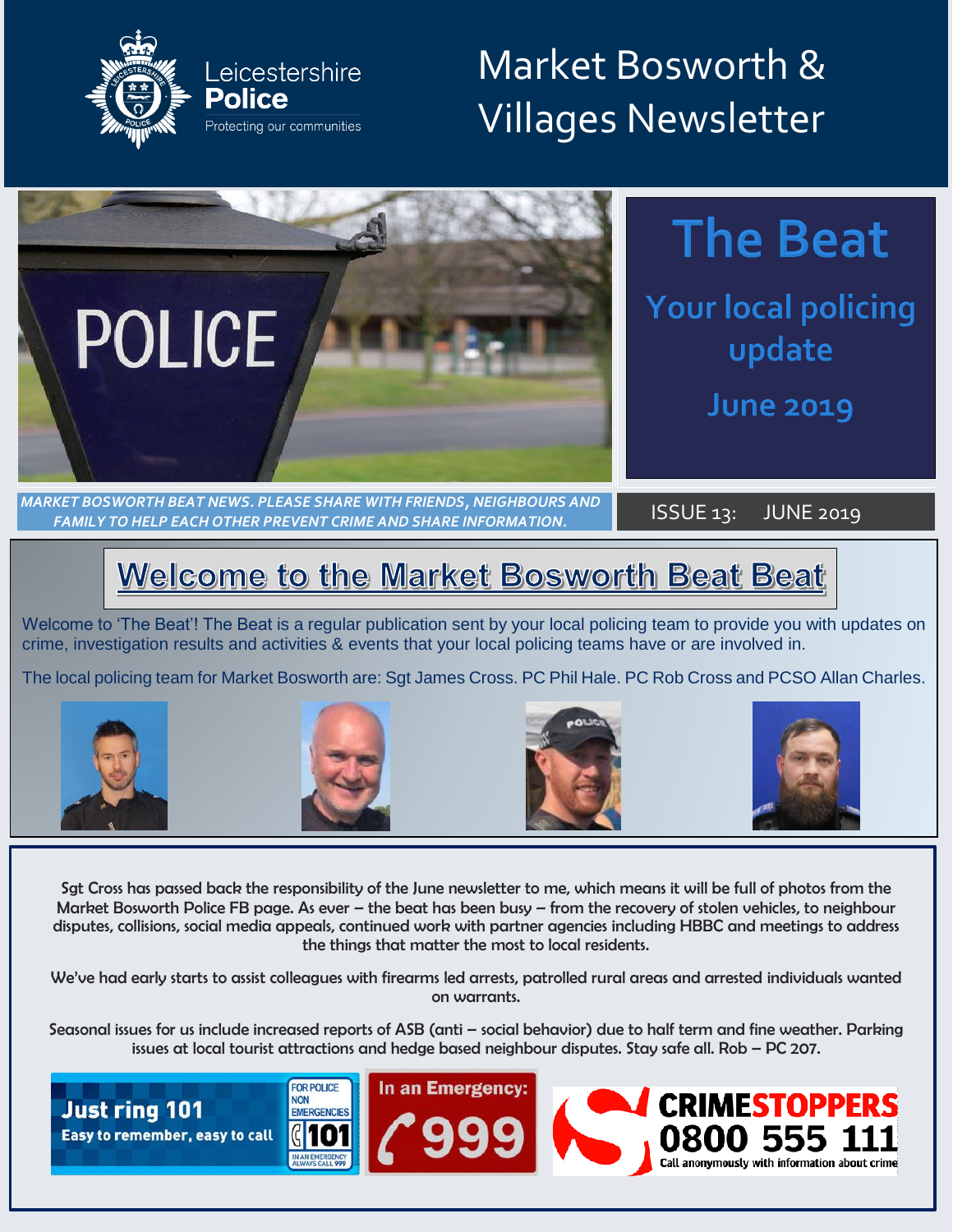

*PCSO 6649 Charles taking the opportunity to engage with some of those enjoying Tropical Birdland during the half term break.*



*This BMW was stolen WITHOUT the keys from a Warwickshire address. It was spotted by a member of the public who reported it to us on 101 and we had it recovered forensically.*